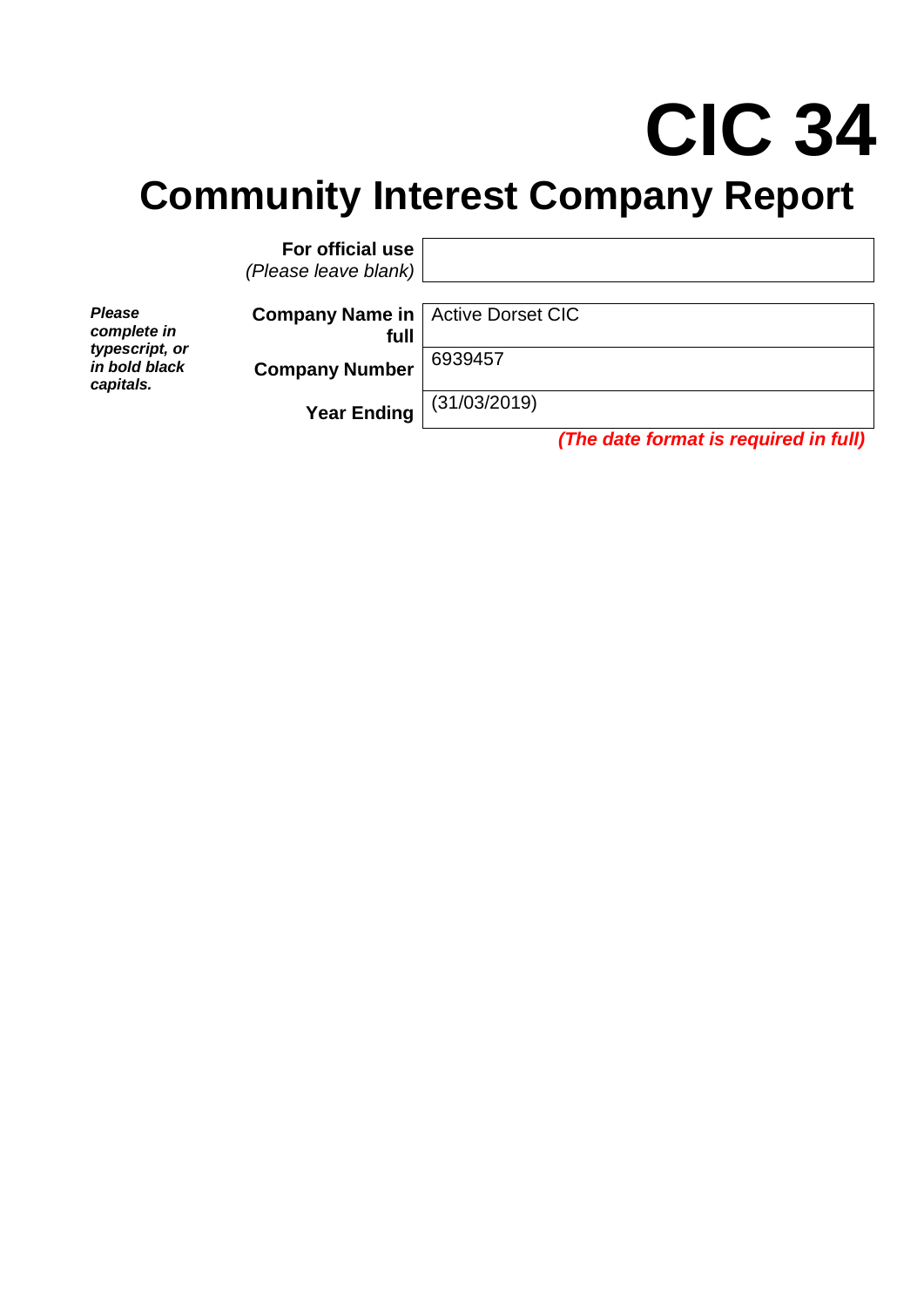#### **Please ensure the company name is consistent with the company name entered on the accounts.**

This template illustrates what the Regulator of Community Interest Companies considers to be best practice for completing a simplified community interest company report. All such reports must be delivered in accordance with section 34 of the Companies (Audit, Investigations and Community Enterprise) Act 2004 and contain the information required by Part 7 of the Community Interest Company Regulations 2005. For further guidance see chapter 8 of the Regulator's guidance notes and the alternate example provided for a more complex company with more detailed notes.

# **(N.B. A Filing Fee of £15 is payable on this document. Please enclose a cheque or postal order payable to Companies House)**

**PART 1 - GENERAL DESCRIPTION OF THE COMPANY'S ACTIVITIES AND IMPACT** In the space provided below, please insert a general account of the company's activities in the financial year to which the report relates, including a description of how they have benefited the community.

The company works with many partners to provide opportunities for people to become more active. During the financial year 2019 - 2020 the company's activities have benefited the community of Dorset in the following ways:

- Over 9000 individuals were helped to become active through our Active Ageing programme - 175 sport coaches were supported through training and mentoring to increase and improve the available coaching workforce within Dorset.

- Supported 46 national governing bodies for sport in the delivery of their whole sport plans.

- We trained 1350 young leaders so they can lead sport at their school but also enjoy the first experience of leading their peers

- Worked with many local clubs, schools and employers to support a range of programmes aimed at increasing participation

- Over 3000 young people attended the Dorset School Games finals

*(If applicable, please just state "A social audit report covering these points is attached").*

*(Please continue on separate continuation sheet if necessary.)*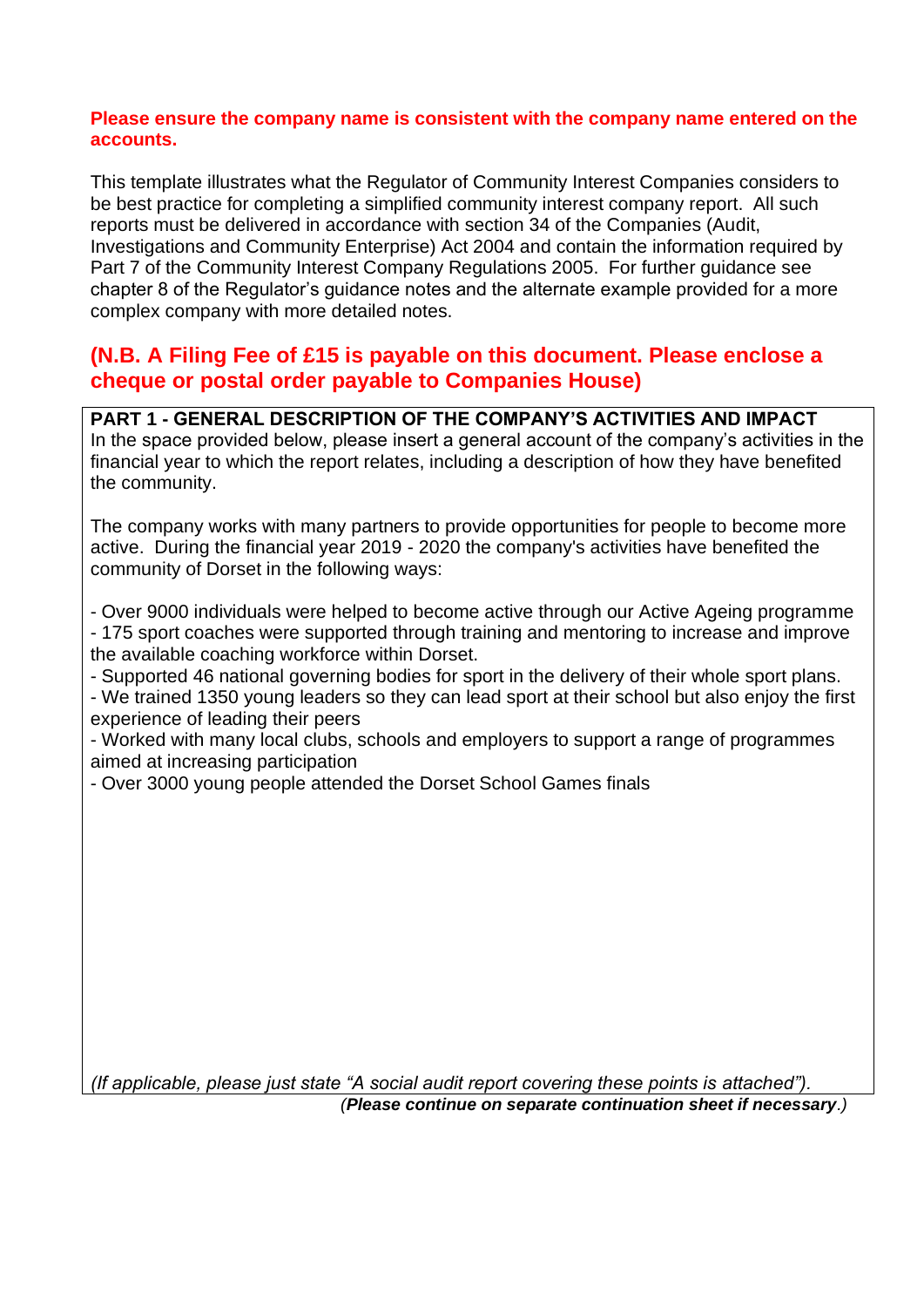**PART 2 – CONSULTATION WITH STAKEHOLDERS** – Please indicate who the company's stakeholders are; how the stakeholders have been consulted and what action, if any, has the company taken in response to feedback from its consultations? If there has been no consultation, this should be made clear.

The company's stakeholders are the population of Dorset, local clubs, schools and employers. Regular engagement with stakeholders takes place and informs the priorities for the company. In 2019/20 we established the Dorset Young Persons Local Organising Committee (DYPLOC) which helps us gather insight and priorities for young people across the County.

Each forum has different themes and stakeholders attending but they always bring partners together with a common goal of increasing sport and physical activity participation in the county.

Regular contact with local authorities and other key partners such as public health has led to the company supporting numerous capital projects as well as health, transport and planning initiatives.

*(If applicable, please just state "A social audit report covering these points is attached").* **PART 3 – DIRECTORS' REMUNERATION** – if you have provided full details in your accounts you need not reproduce it here. Please clearly identify the information within the accounts and confirm that, "There were no other transactions or arrangements in connection with the remuneration of directors, or compensation for director's loss of office, which require to be disclosed" (See example with full notes). If no remuneration was received you must state that "no remuneration was received" below.

No Remuneration was received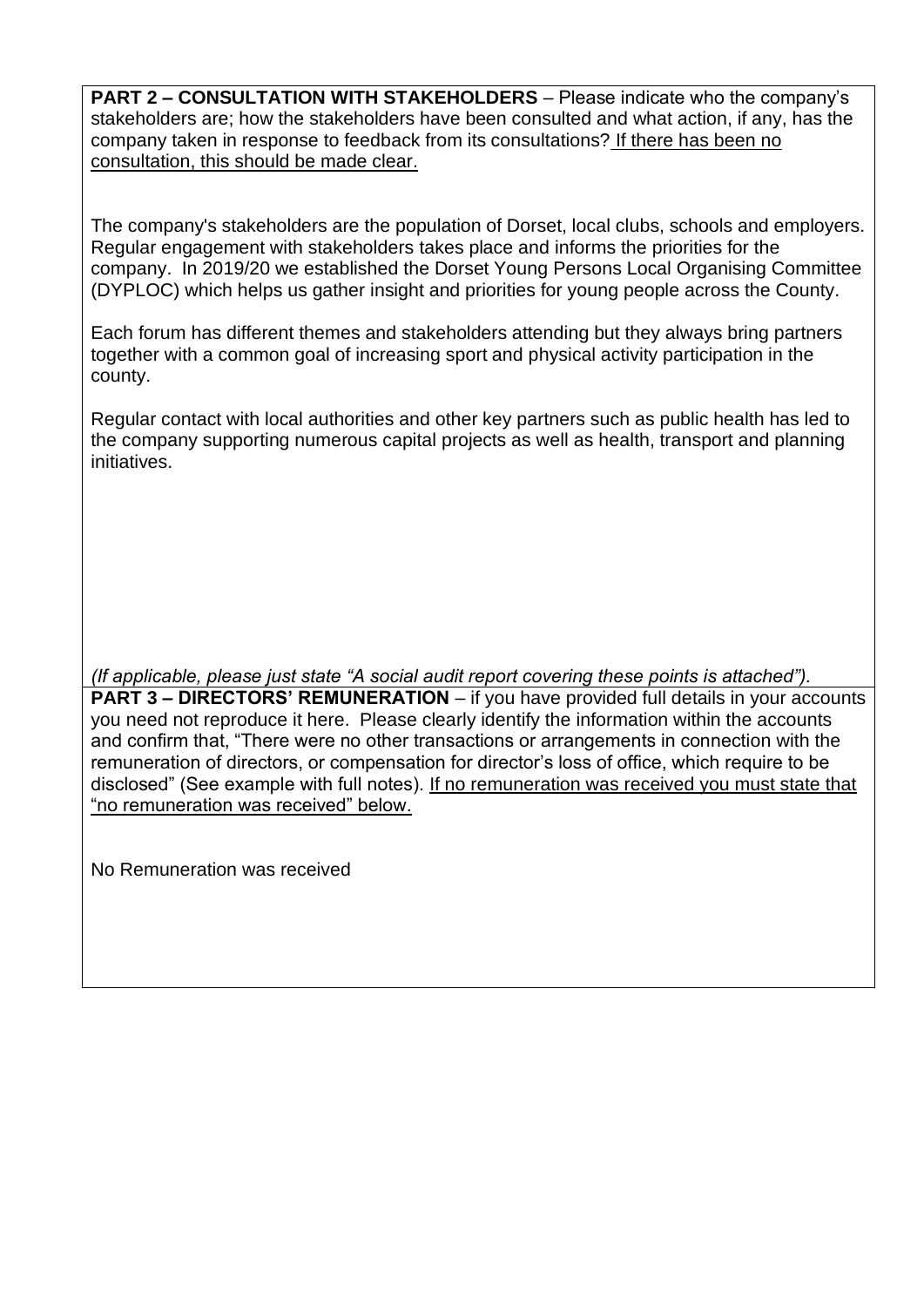### **PART 4 – TRANSFERS OF ASSETS OTHER THAN FOR FULL CONSIDERATION** – Please insert full details of any transfers of assets other than for full consideration e.g. Donations to outside bodies.If this does not apply you must state that "no transfer of assets other than for full consideration has been made" below.

No transfer of assets other than for full consideration has been made.

*(Please continue on separate continuation sheet if necessary.)*